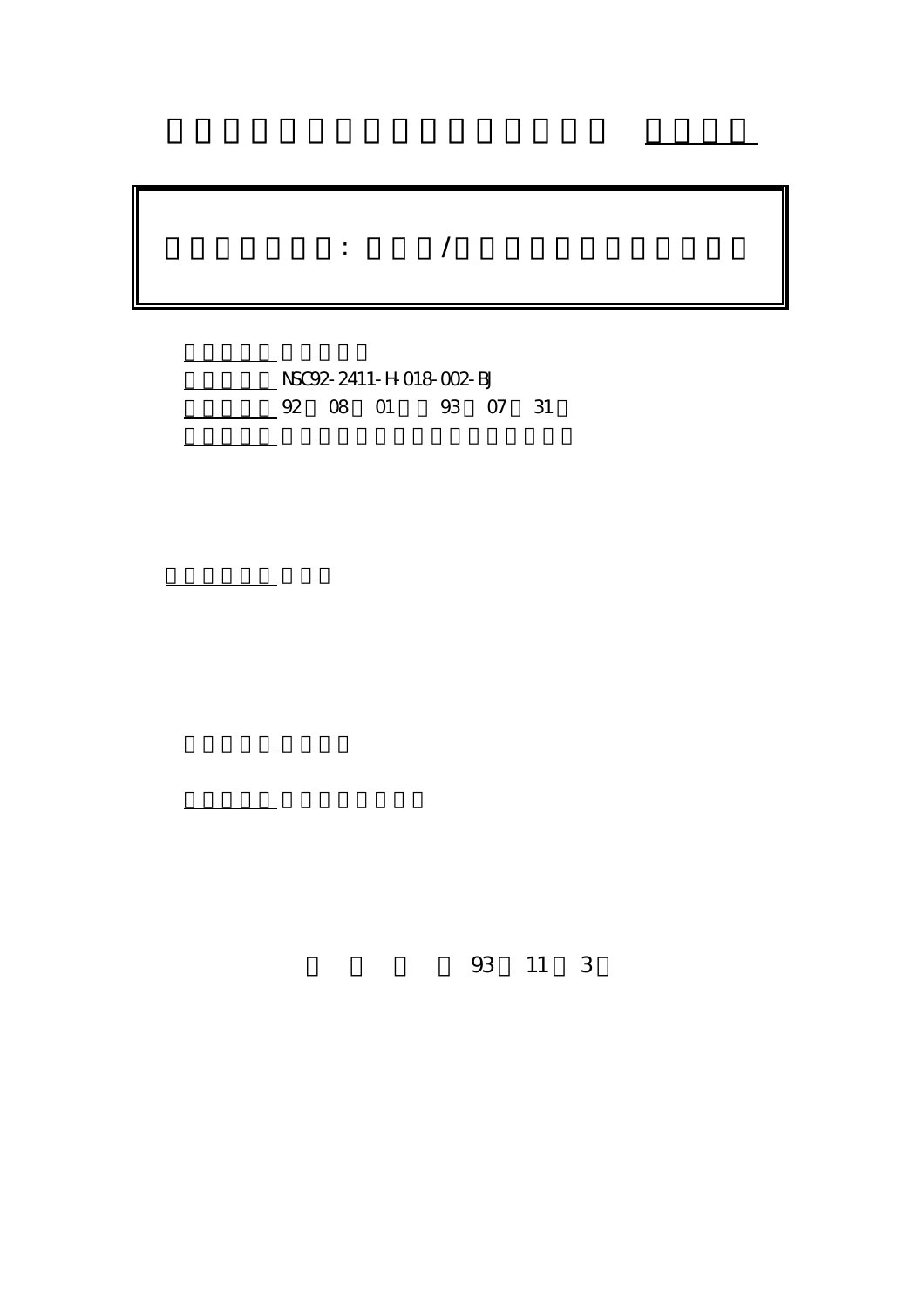The Dilemma of Crossing Cultures: On the Ethics of Reading/Writing Native American Literature  $:$  NSC 91-2411-H-018-003 1 92 7 31 1 92 7 31

主持人: 張月珍 彰化師範大學英語系

蛻變中的北美原住民文學: 詩學 文化與族群的交織

Silko,

Momaday, Vizenor, Welch

 $\mathcal{A}$ , and the contract of  $\mathcal{A}$ 

 $(1)$  $(2)$ 

Wayne Booth(1988) Martha Nussbaum

This project attempts an ethical reading of Native American literature, aiming to look at the way in which Native American writers deal with the cross-cultural situations, responding to the cultural exchange and institutions. It aims to discover the sensibilities and responsibilities of the writers in producing their literary works within a cross-cultural context. Besides, it also endeavors to see what ethics that readers and critics need to construct in order to read and evaluate the texts against given cultural and literary contexts. Wayne Booth's *The Company We Keep: An Ethics of Fiction* (1988) will be drawn to be a reference for departure discussion. Critical and philosophical discussions of the relationship between literature and moral philosophy by Martha Nussbaum will also be referred to.

Key word: cross-culture, ethics of representation, responsibility, cultural appropriation

 $\therefore$  /  $(\text{II-I})$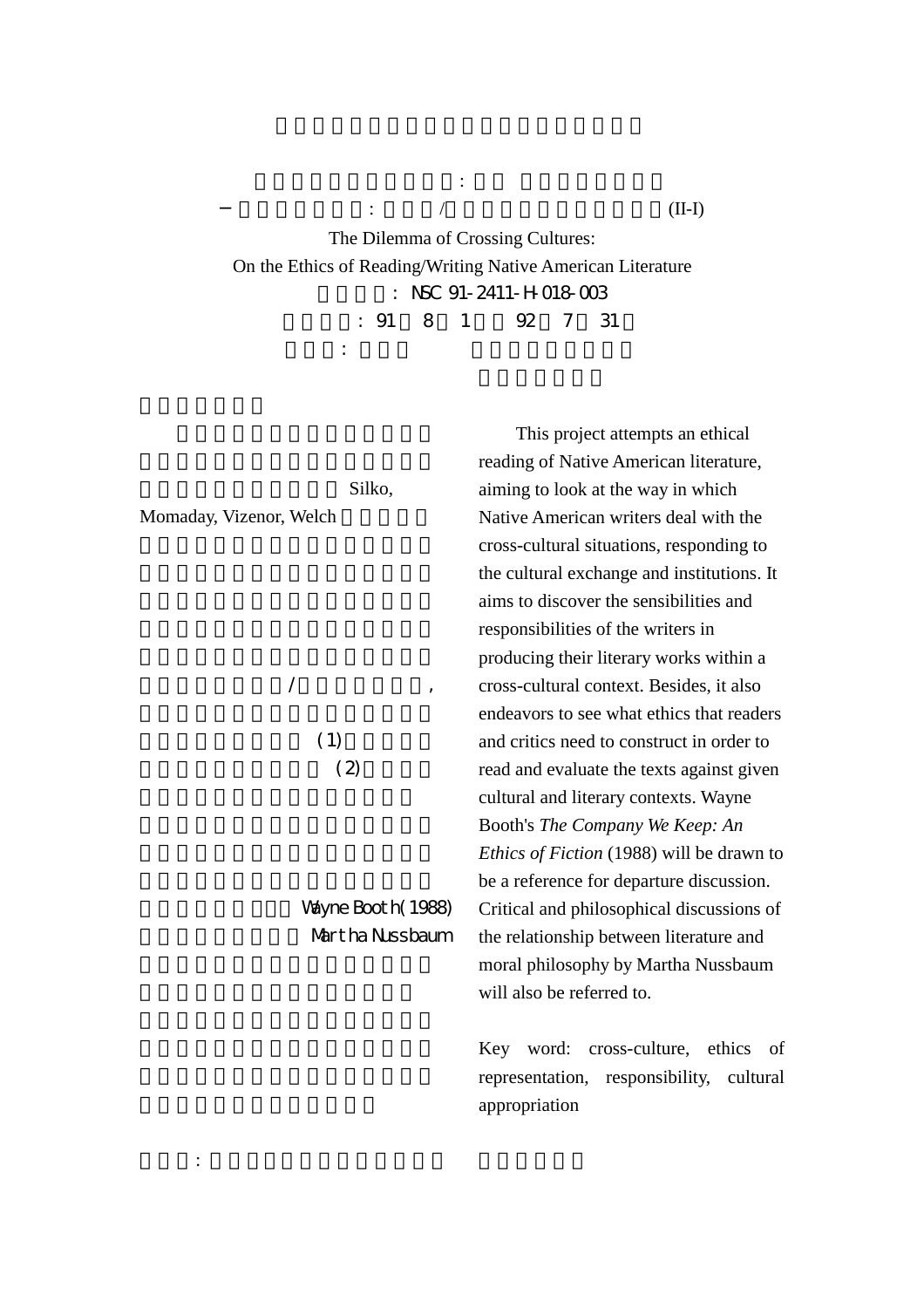## Preface

1960 (cultural  $property$ ) 1970 (Paul a Gunn Allen) Objective Wayne Booth(1988) Martha Nussbaum

Literature Review

Arnold Krupat, Louis Ovens, James Ruppert

> ( Elizabeth Cook-Lynn) 1998 Jane Adamson  $<<$ >>(Renegotiating Ethics in Literature, Philosophy, and Theory) Todd F. Davis Kenneth Womack 1998 倫理批評編輯而成,於 2001 年出版的  $<<$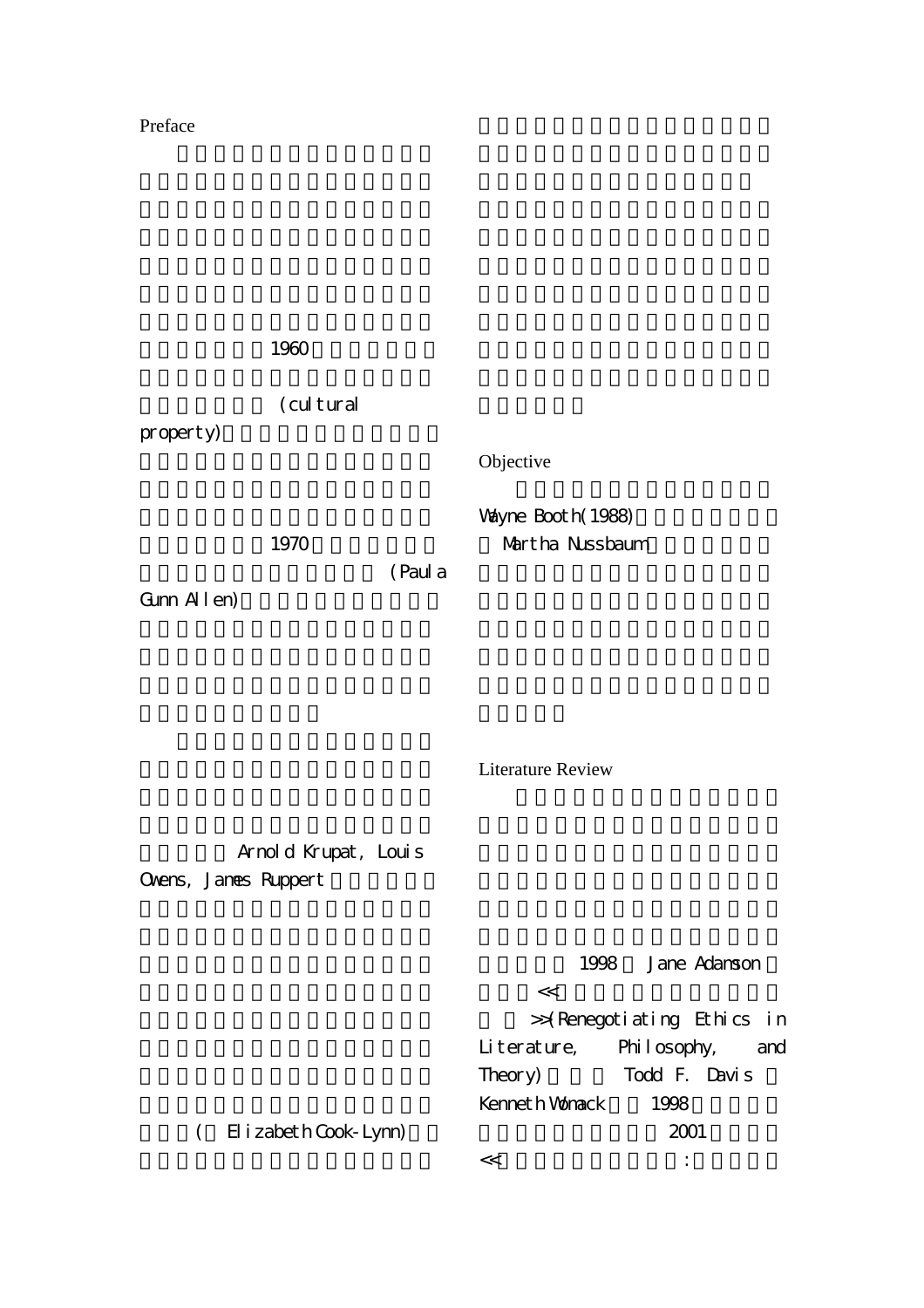>>(Mapping the Ethical Turn: A Reader in Ethics, Culture and Literary Theory) Todd F. Davis Kenneth Womack  $\mathcal{L}$ >(Why Ethical Criticism Can Never Be Simple)一 Vayne C. Booth <sub>1</sub>  $(17-8)$  Henry James Nartha C. Nussbaum Richard Posner Henry James Nussbaum, Posner (aesthetic detachment) Nussbaum Toni Morrison J. M.Coetzee James Phelan Bel oved 1930 John G. Neihardt Lakota Black Elk,依其口述靈視經驗,部族歷史所  $<<$  $\gg$ (Black Elk Speaks) (Frances W. Kaye) 從共同書寫傳記的角度(G. Thomas Couser) << >> **Discussions**  $1.$ 1992 (Louis Owens)  $\lt<$ >> (Other Destinies: Understanding the American Indian Novels)

(citizenship)

Booth Nassbaum Henry James, Charles Dickens (N. Scott Momaday), (Leslie Silko) Jana Sequoya Paula Gunn Allen,

Jana Sequoya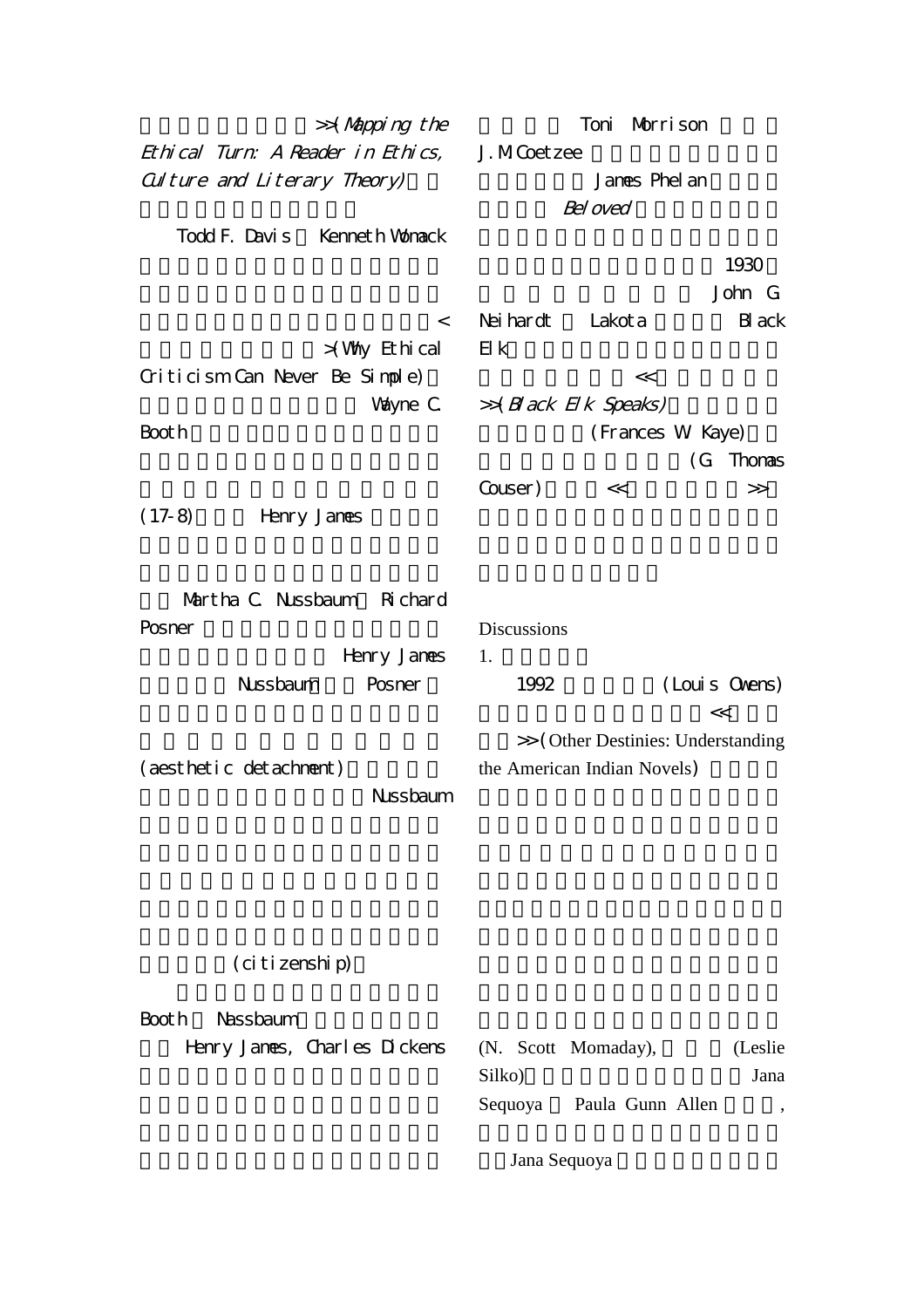Paul Beekman Taylor

*Ceremony* Linda Hogan *Solar*   $Storm$ 

 $<<$   $>>$ (*Fools* 

 $Crow)$ 

(re-appropriation)

(Taylor 32-33)  $(Patri cia Li nton) <$ 

>>("Ethical Reading and Resistant Texts")

| 2. |              | Adamson, Jane, Richard Freadman,       |
|----|--------------|----------------------------------------|
|    |              | David Parker, ed. Renegotiating        |
|    |              | Ethics in Literature, Philosophy,      |
|    |              | and Theory. Cambridge UP, 1998.        |
|    | (Thomas King | Bataille, Gretchen M., ed. Native      |
|    |              | <b>American Representations, First</b> |
|    |              | Encounters, Distorted Images, and      |
|    |              | Literary Appropriations. Lincoln:      |
|    |              | U of Nebraska P, 2001.                 |
|    |              | Booth, Wayne C. "Why Ethical           |
|    |              | Criticism Can Never Be Simple."        |
|    |              | In Mapping the Ethical Turn: A         |
|    |              |                                        |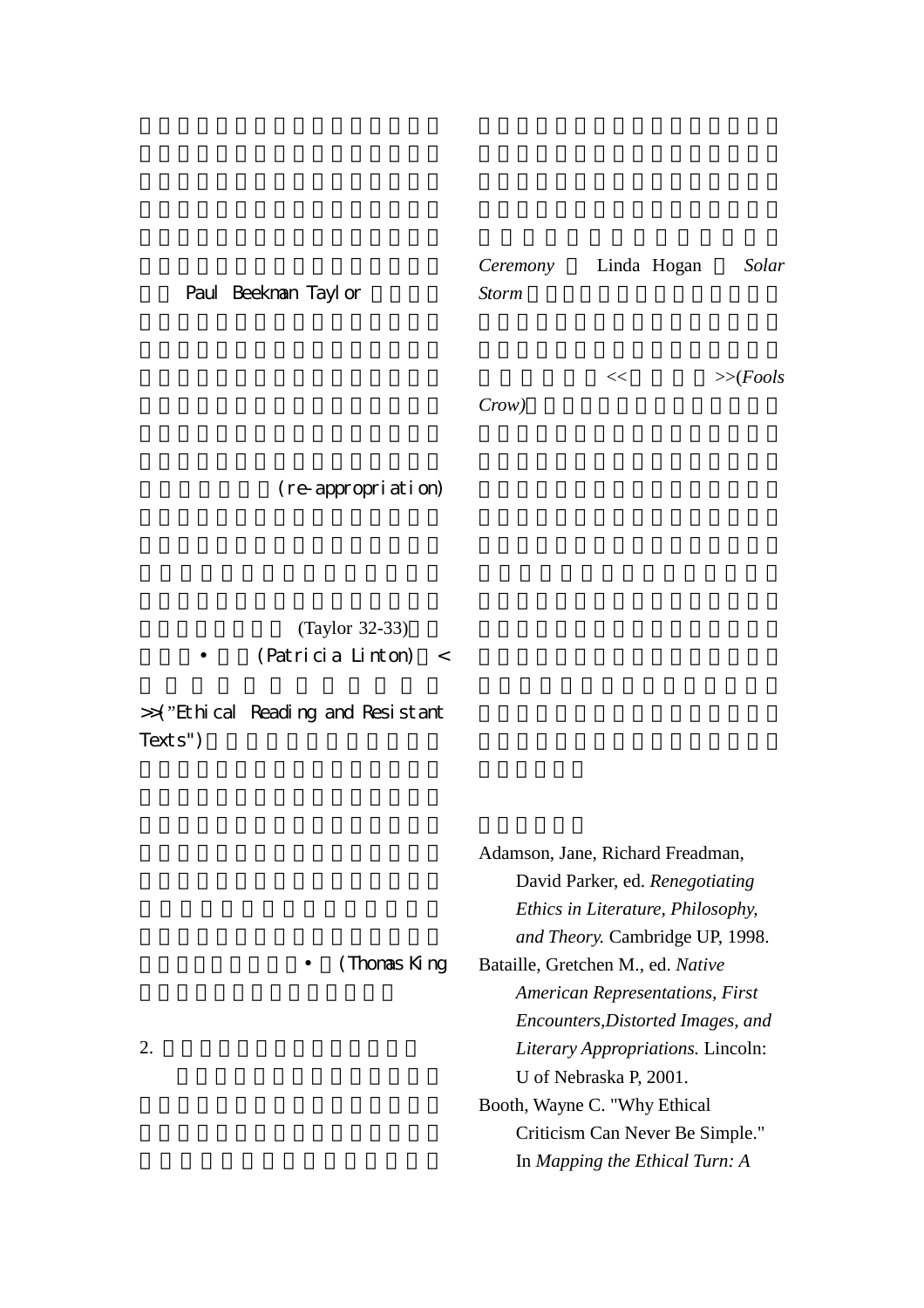*Reader in Ethics, Culture, and Literary Theory.* Ed. Todd F. Davis and Kenneth Womack. 16-29.

- Couser, G. thomas. "Making, Taking, and Faking Lives: Ethical Problems in Collaborative Life Writing." In *Mapping the Ethical Turn*. 209- 226.
- Davis, Todd F. and Kenneth Womack, ed. *Mapping the Ethical Turn: A Reader in Ethics, Culture, and Literary Theory.* Charlottesville and London: UP of Virginia, 2001.
- Kaye, Frances W. "Just What Is Cultural Appropriation, Anyway? The Ethics of Reading *Black Elk Speaks.*" In *The Black Elk Reader*. Ed. Clyde Holler. New York: Syracuse UP, 2000. 147-168.
- Kearney, Richard and Mark Dooley, ed. *Questioning Ethics: Contemporary Debates in Philosophy*. London: Routledge, 1999.
- Krupat, Arnold. Red Matters: Native American Studies. Philadelphia: U of Pennsylvania P, 2002.
- Linton, Patricia. "Ethical Reading and Resistant Texts" in *Post-colonial literatures : expanding the canon*. Ed. Deborah L. Madsen. London: Pluto Press, 1999. 29-44.
- Niehardt, John G. *Black Elk Speaks: Being the Life Story of a Holy Man of the Ogalala Sioux*. New York: william Morrow, 1932.
- Nassbaum, Martha C. "Exactly and Responsibly: A Defense of Ethical

Criticism." In *Mapping the Ethical Turn*. 59-79.

- Owens, Louis. *Other Destinies: Understanding the American Indian Novel*. Norman: U of Oklahoma P, 1992.
- Pulitano, Elvira. *Toward a Native American Critical Theory.* Lincoln and London: U of Nebraska P, 2003.
- Ruppert, James. *Mediation in contemporary Native American Fiction.* Norman: U of Oklahoma P, 1995.

Roppolo, Kimberly. "Towards a Tribal-Centered Reading of Native Literature: Using Indigenous Rhetoric(s) Instead of Literary Analysis." *Native American Literature: Boundaries and Sovereignties*. Ed. Kathryn W. Shanley. 2001. 263-274.

- Sequoya-Magdaleno, Jana. "Telling the *Difference*: Representations of Identity in the Discourse of Indianness." In *The Ethnic Canon: Histories, Institutions, and Interventions,* ed. David Palumbo-Liu. 88-116. Minneapolis: U of Minnesota P, 1995.
- Siebers, Tobin. *The Ethics of Criticism*. Ithaca: Cornell UP, 1988.
- Taylor, Paul Beekman. "Silko's Reappropriation of Secrecy" in *Leslie Marmon Silko: A Collection of Critical Essays.* Ed. Louise K. Barnett & James L. Thorson. Albuquerque: U of New Mexico P,